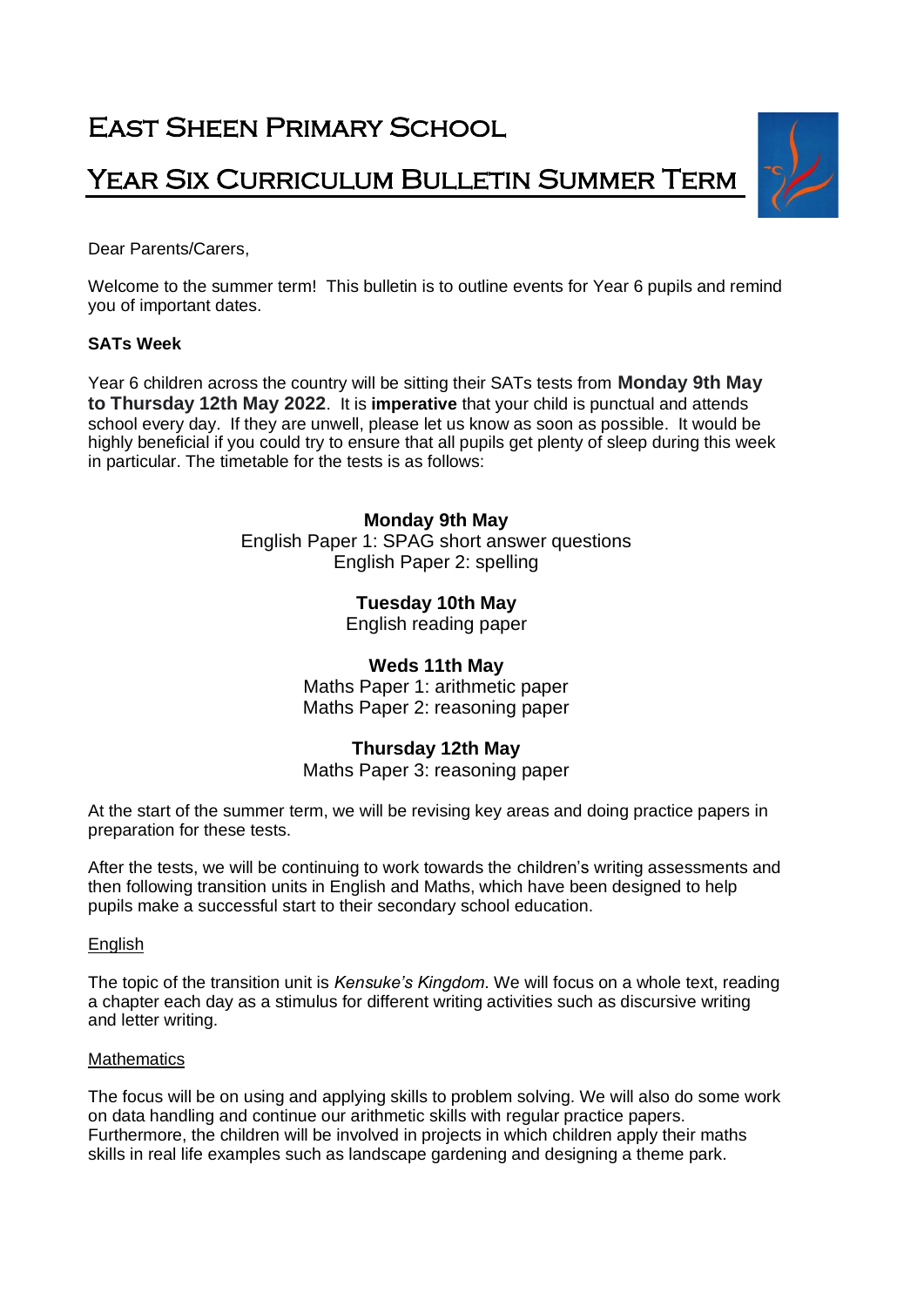## Geography

We will be looking at geographical regions, key topographical features and land use patterns. Our human and physical geography will focus on volcanoes and earthquakes. We will develop geographical skills through the use of maps, atlases, globes and compasses.

#### **History**

We will be learning about the Maya Civilisation and focus on their way of life, their food and culture.

#### **Science**

In science, we will cover the topics of 'Evolution and Inheritance' and 'Living Things: Habitats' as well as doing practical investigations.

#### PE

PE and Games sessions will continue at the normal times with a focus on athletics in the lead up to sports day and in the second half of the term, striking and fielding*.* Please ensure that your child has the correct kit and trainers in school at all times. Please note Sports Day is on the 26<sup>th</sup> May this year.

#### RE/PSHE

The RE topic next half term is Islam.

In PSHE, we will continue to use Jigsaw, the mindful approach to PSHE (Personal, Social, Health Education) which is a teaching and learning programme that includes the statutory RSHE (Relationships, Sex and Health Education) curriculum and has a strong focus on emotional and mental health and wellbeing. The focus this term will be on preparing for secondary school.

#### Computing

Through the year, we constantly refresh our knowledge and skills in e-safety. We will learn how to navigate the internet in an informed, safe and respectful way. Unit 5 Data Handling: Big Data 2 Before half-term, children will explore data usage and

smart schools. Unit 6 Inventing A Product After half-term, children will learn how to design a product. Children will evaluate, adapt and debug code to make it suitable and efficient for their needs; use a software program to design their products; and create their own websites and video adverts to promote their inventions.

#### Art

We will be using a variety of media including charcoal, acrylic and collage to create different pictures and looking at art from around the world.

#### Music

This term, children will continue to be taught music by specialist teacher, Miss Imogen Ridge. As well as weekly singing assemblies and regular singing in class, children will listen to, perform and explore a wide range of music. In Year 6 this term, the children will be performing together and exploring musical processes.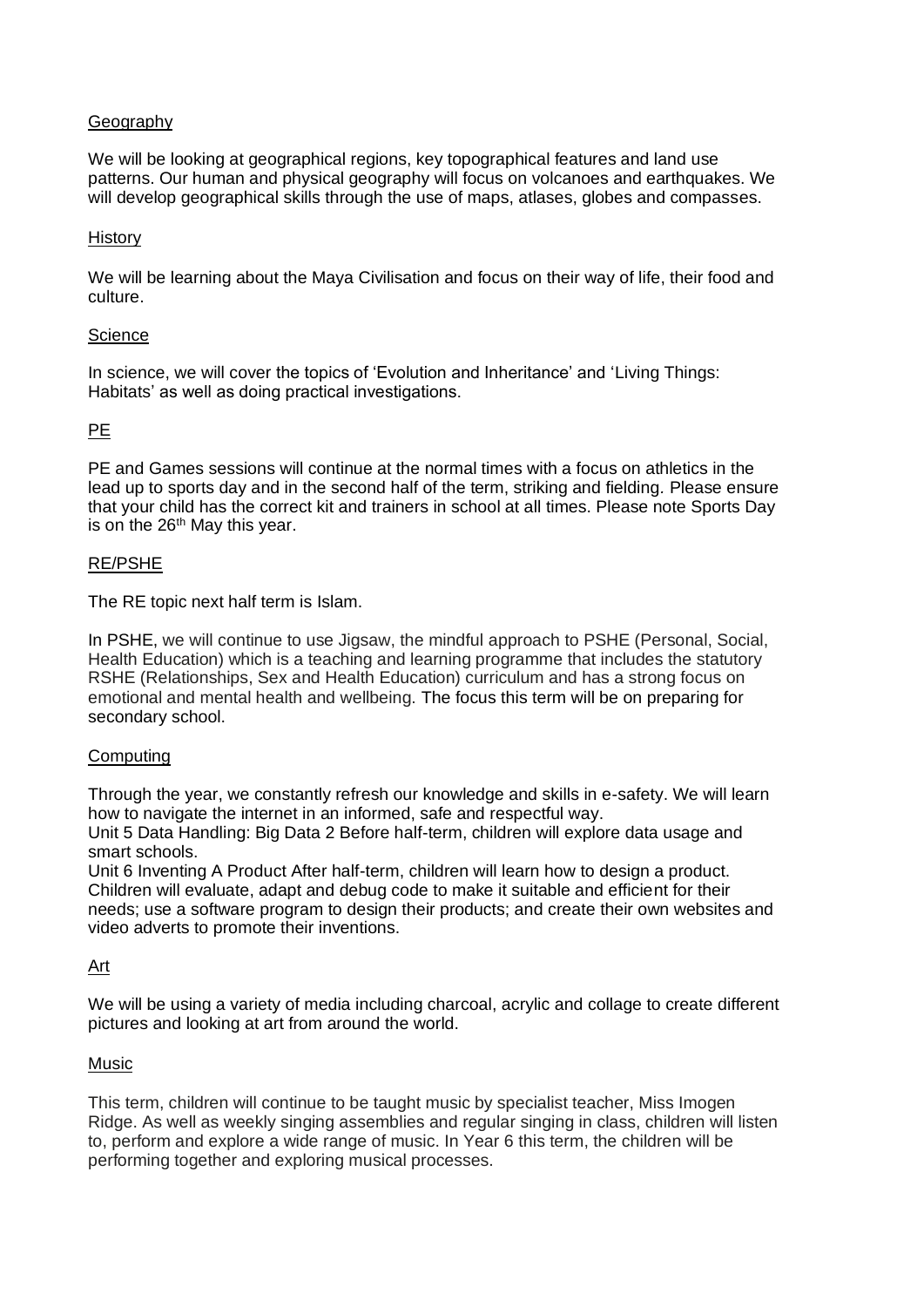#### French

In the summer term, Year 6 children are learning to talk about sports they like, say what they think of different sports give reasons for preferences and prepare a presentation about a French sporting event.

#### Thinking Schools & Wellbeing Award

The children will continue to use tools from their 'Thinking School' toolkit, including thinking maps, thinking hats and habits of mind. The 'Thinking School' methodologies aim to equip children with the thinking skills needed to effectively tackle problems across and beyond the curriculum, both at school and in the future, through deep and critical thinking.

#### PGL school journey

There will be a meeting on Monday  $13<sup>th</sup>$  June at 9:10am in the hall for parents and carers about our school journey  $(4<sup>th</sup>$  to 8 July). At this meeting, you will be able to find out more details about the trip and ask any questions that you might have.

Thank you for your continued support and we'd like to wish all the children good luck in the forthcoming tests.

With best wishes,

Term begins Tuesday 19<sup>th</sup> April

## The Year 6 Team East Sheen Primary School Year Six dates for your diary Summer Term



Bank Holiday Monday 2nd May SAT's week Monday  $9<sup>th</sup>$  – Thursday 12<sup>th</sup> May Sports Day Thursday 26<sup>th</sup> May Half-term Monday 30<sup>th</sup> May to Friday 3<sup>rd</sup> June Year 6 Concert to parents Tuesday 7<sup>th</sup> June 9.15 Parent meeting regarding PGL Monday 13<sup>th</sup> June 9:10am in the hall Barnes Literacy festival trip Wednesday 22<sup>nd</sup> June Production to school KS1: Tuesday 28<sup>th</sup> June KS2: Wednesday 29<sup>th</sup> June Mayan workshop 30<sup>th</sup> June School Journey Monday  $4<sup>th</sup>$  – Friday  $8<sup>th</sup>$  July Production to parents (cast 1) 7pm, Tuesday  $12<sup>th</sup>$  July Production to parents (cast 2) 7pm, Wednesday 13<sup>th</sup> July Leavers' BBQ Wednesday 13<sup>th</sup> July (straight after the production) Leavers' Party Monday 18<sup>th</sup> July Leavers' Assembly Tuesday 19<sup>th</sup> July (school only)